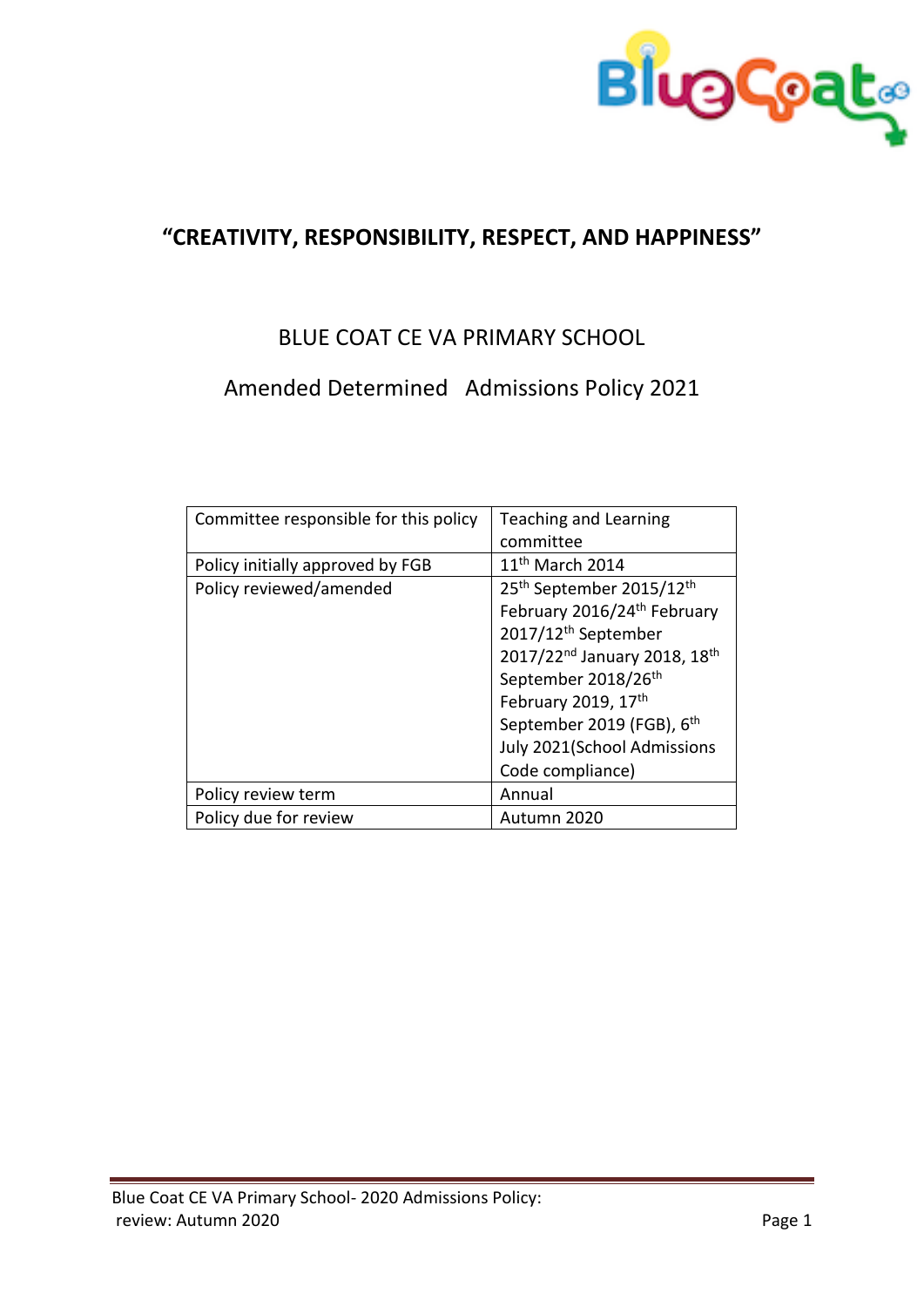

## **Statement of Intent / Scope of the Policy**

This Policy sets out the admission criteria for Blue Coat CE VA Primary School. (See also Appendix 1)

Pupils will be admitted at the beginning of the academic year (1<sup>st</sup> September) following their 4<sup>th</sup> birthday, without reference to ability or aptitude (normal admission round). The number of intended admissions for the year commencing September 2021 will be 45.

This policy and criteria should be read in conjunction with information available at [www.gloucestershire.gov.uk/schooladmissions](http://www.gloucestershire.gov.uk/schooladmissions) or contact the Admissions & Transfers Team for a paper copy of the Guide for Parents & Carers.

Where applications for admissions exceed the number of places available, the following criteria will be applied, in the order set out below, to decide which children to admit.

- 1) *A '*looked after child' *( a )* or a child who was previously looked after but immediately after being looked after became subject to an adoption*( b )* child arrangements order *( c )* or special guardianship order *( d ) .*
- *(a)* A 'looked after child' is a child who is (i) in the care of a local authority, or (ii) being provided with accommodation by a local authority in the exercise of their social services functions (see the definition in Section 22(1) of the Children Act 1989) at the time of making an application to a school. In Gloucestershire, such children are referred to as Children in Care.
- *(b)* This includes children who were adopted under the Adoption Act 1976 (see section 12 adoption orders) and children who were adopted under the Adoption and Children Act 2002 (see section 46 adoption orders).
- *(c)* Under the provisions of s.12 of the Children and Families Act 2014, which amend section 8 of the Children Act 1989, residence orders have now been replaced by child arrangements orders.
- *(d)* See Section 14A of the Children Act 1989 which defines a 'special guardianship order' as an order appointing one or more individuals to be a child's special guardian (or special guardians).
- *(e)* The 2021 School Admissions Code (the Code) requires children who appear (to the admission authority) to have been in state care outside of England and ceased to be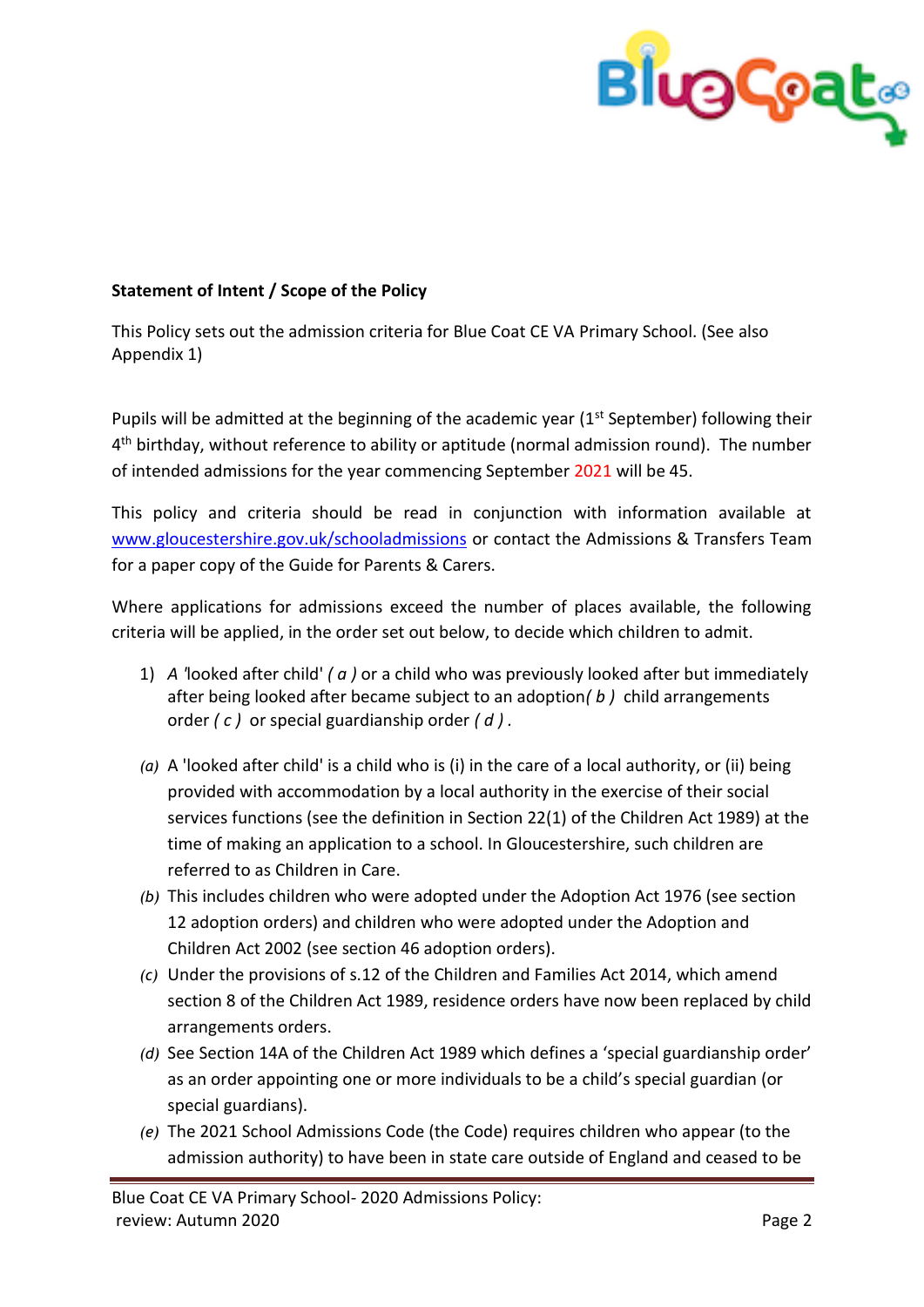

- *(f)* in state care as a result of being adopted to be given equal first priority in admission arrangements, alongside looked after children (LAC) and children who were previously looked after by English local authorities (PLAC). This advice refers to these children as internationally adopted previously looked after children – "IAPLAC".
- 2) Children who have a sibling attending the School and who will continue to do so when the younger child is admitted.

**N.B.** The Local Authority definition of a sibling, adopted by the Blue Coat Church of England Primary School, reads "a brother or sister, half-brother or sister, adopted brother or sister, step brother or sister or the child of the parent's/carer's partner as well as children who are brought together as a family by a same sex civil partnership. In every case, the child must be living in the same family unit at the same address."

3) Children of families whose parents or parent or carer are active members of a Church of England church within the Benefice of Wotton-under-Edge with Ozleworth, North Nibley and Alderley (hereinafter known as the Tyndale Benefice). We define active members of the church as minimum monthly worship over a period of two years prior to application, most recently in the Tyndale Benefice. The Applicant will need to obtain confirmation from the vicar or minister of the church concerned.

**N.B.** If this criterion is applicable, please complete the Church Reference Form (as attached) and return to the school by **15th January 2021**.

- 4) Children of families whose parents or parent or carer are active members of a Christian place of worship (that is a member of Churches Together in England - *www.churchestogether.net*). We define active members of the church as minimum monthly worship over a period of two years prior to application. The Applicant will need to obtain confirmation from the vicar or minister of the church concerned **N.B.** If this criterion is applicable, please complete the Church Reference Form (as attached) and return to the school by **15th January 2021**.
- 5) Children for whom only this particular school is appropriate due to an exceptional medical condition. Applications under this criterion will only be considered if they are supported by a written statement from the child's doctor. This must demonstrate that there is a very specific connection between the medical need and the facilities or resources of the school.
- 6) Any remaining places or in the event of oversubscription in any of the criteria above, places will be given to those children living closest to this school, measured in a straight line from the Ordnance Survey Point for the child's home address (including flats) to the Ordnance Survey Point of the school, using the Local Authority's computerized measuring system, with those living closer to the school receiving the higher priority.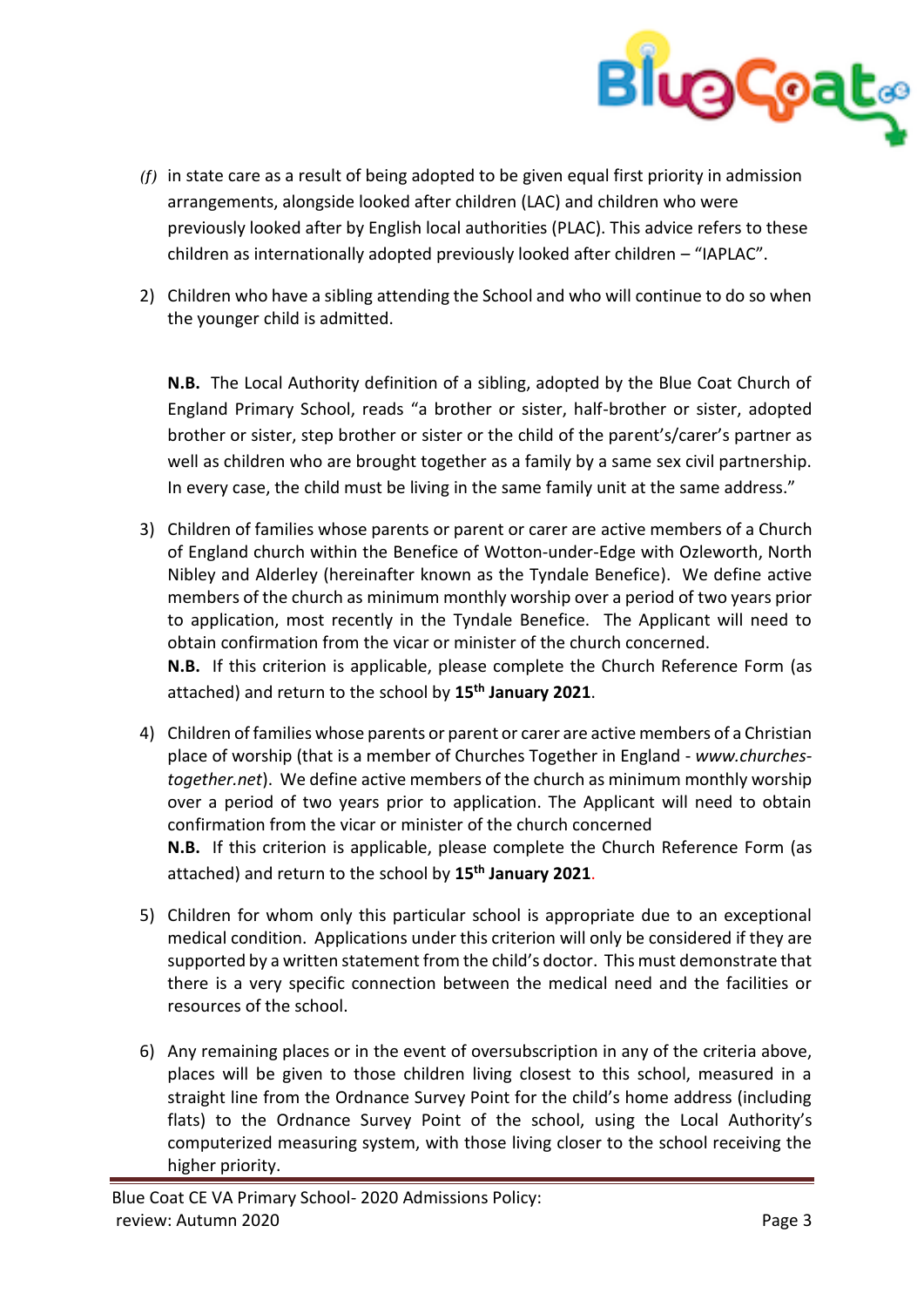

- Children with a Statement of Special Educational Needs or with an Education Health Care Plan (EHC) will be admitted to the school even if the school is full.
- \* The school has signed up to the In-Year Fair Access Protocols held by the Local Authority. Should a vulnerable child within these protocols require a place at the school, they will take precedent over any child on the waiting list. (See Appendix 2)
- \* For the Autumn Term Intake of Reception aged children, if the school is oversubscribed, a waiting list will be held for the first two terms (the School has six terms). After the end of term two, applications on the waiting list will be treated under the In -Year provision.
- $\cdot \cdot$  In-Year Admissions: As from September 2013 any applications for a school place made outside the normal year of entry are to be made directly to the school. The Local Authority maintains the statutory duty of being aware of all pupils and vacancies within schools/academies in Gloucestershire. Parents, should, therefore, contact the school in the first instance. In order to remain on the waiting list, applicants should contact the school in writing at the end of each term: there are 6 terms in each academic year. Waiting lists are held in line with the criteria outlined in this Admissions Policy.
- $\cdot \cdot$  The Governing Body of Blue Coat CE VA Primary School acknowledges the update advice from the Department of Education that occasionally, parents/carers of "summer born" children (born between the  $1<sup>st</sup>$  April and 31st August) may request to start the Reception Class of a school a whole academic year later. The Governing Body will make a decision on behalf of Blue Coat CE VA Primary School. We follow the Local Authority process which states that parents can only apply for a Reception place at a school once and must apply for a place during the standard application process timeline for their chronological year group, stating their reasons for requesting deferred entry to the following year.
- $\cdot$  Parents may wish to seek a place for their child outside of the normal age group: in such circumstances the school will follow the rules set out in the School Admission Code.
- $\cdot \cdot$  The term "normal admission round" refers to all applications for admission to the main year of entry of the school i.e. Reception for Infant and Primary Schools. Applications made during the normal admissions round will be made in advance of the academic year in which the child is due to start at the new school. Children are entitled to a full-time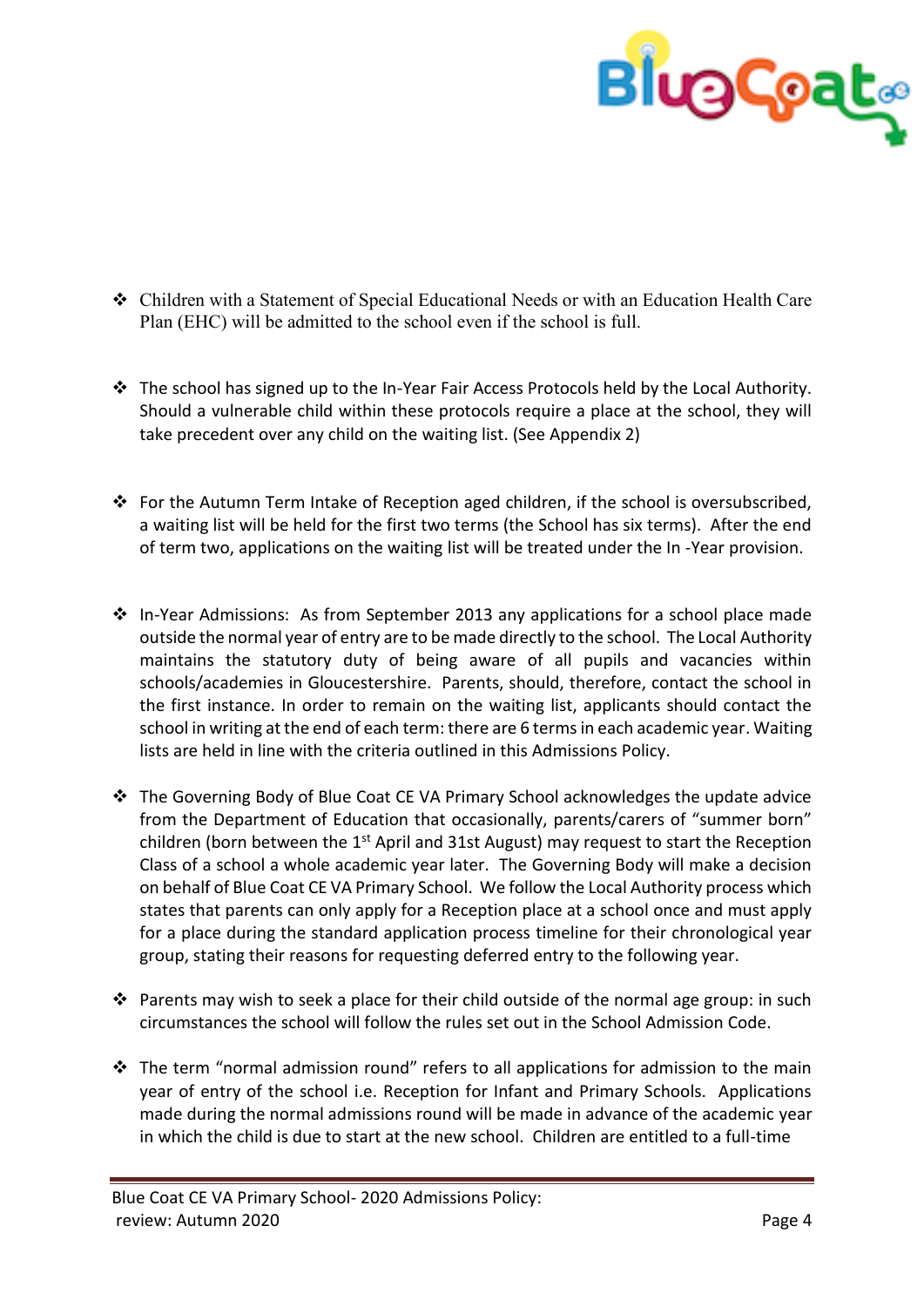

- $\cdot \cdot$  place, however, may attend part-time until later in the school year but not beyond the point at which they reach compulsory school age.
- $\cdot \cdot$  Transport: The school does not arrange school transport please contact the Transport and Benefits team, Shire Hall, Gloucester GL1 2TP.
- $\cdot$  In the event of a child being refused a place there is a right of appeal to an independent appeal process in accordance with guidelines. In the first instance, parents should contact the school for further information.
- $\cdot \cdot$  In the event of oversubscription and in the event of a tie break situation, where two or more children live an identical distance from school, a process of random allocation will be followed. This is a manual process which will be overseen by an independent person.

### *General*

The Governing Body reserves the right to review the Admissions Policy as necessary.

**Cross Referenced: Data Protection Policy, Complaints Policy, Equal Opportunities Policy**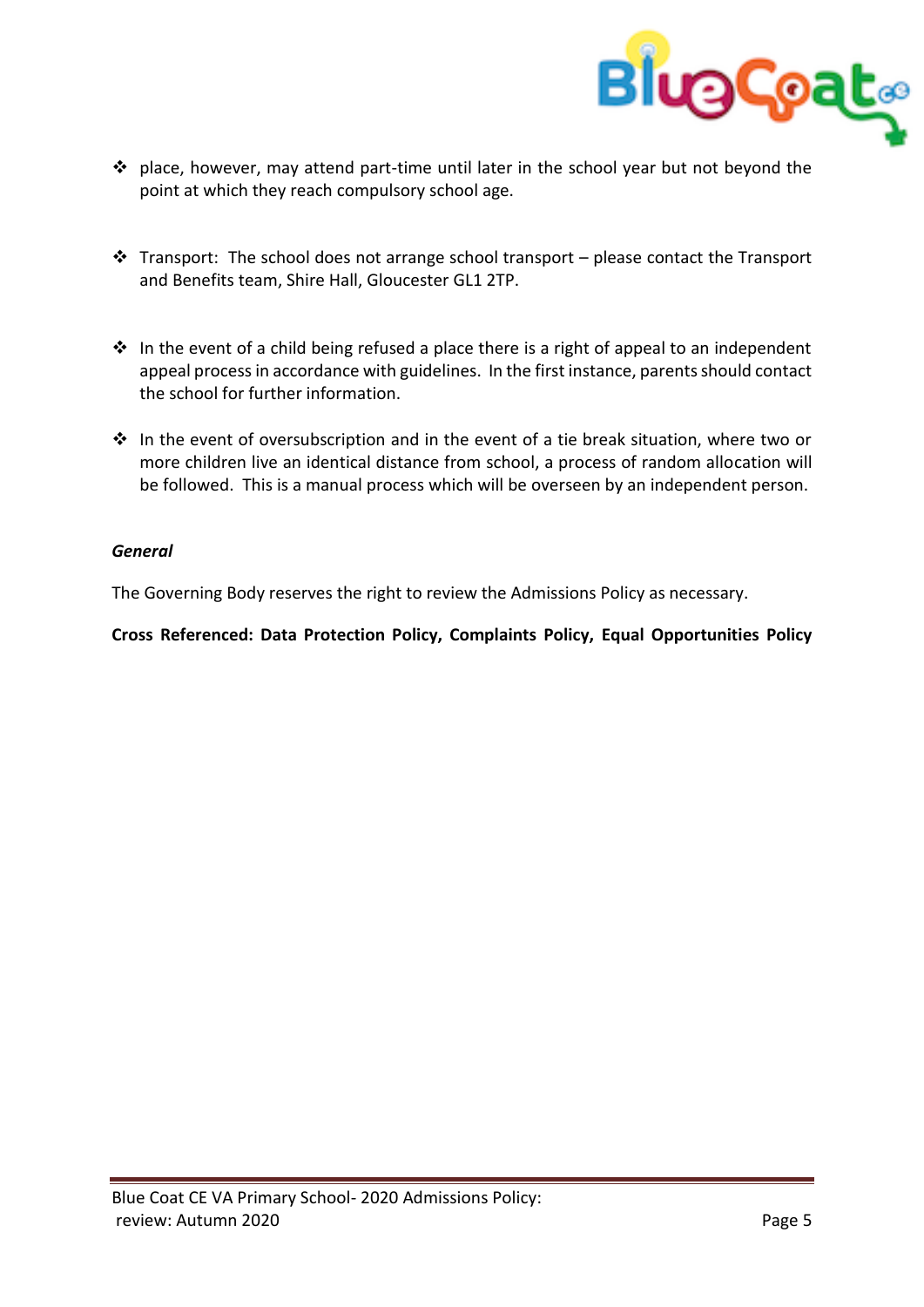

#### **Appendix 1: Class Organisation Arrangements**

Due to a Pupil Admission Number (PAN) of 45 pupils, Blue Coat is subject to the need for mixed form classes (i.e. classes comprising of mixed year groups).

Currently, the school is structured by the following class format:

- 2 x Reception
- $\bullet$  1 x Year 1
- 1 x Year 1 & 2 mixed
- $\bullet$  1 x Year 2
- $\bullet$  1 x Year 3
- 1 x Year 3 & 4 mixed
- $\bullet$  1 x Year 4
- $\bullet$  1 x Year 5
- $-1$  x Year 5 & 6
- 1 x Year 6

Decisions of where to place children each year are carefully considered by the school's leaders. These decisions are based on the following criteria, which is shared with parents in the spring/summer term each year:

#### **Basic Principles of Class Allocation**

When allocating children to classes the school considers friendships first. Children are asked to name several of their best friends (and this sits alongside the teacher's knowledge of friendship groups in the younger year groups). The school cannot reasonably guarantee that each child will be with *all* of their best friends but leaders work on the basis that there will be *at least one* from the child's list. Forming new friendships is an important life skill.

#### **Balancing Factors**

After the initial stage, the school's leaders embark on a process of trying to balance a huge number of factors for each class, such as: ratios of genders, year groups, special needs and other vulnerable groups; any previous friendship issues; previous teachers etc. Several (hours of) meetings with a large number of staff from across key stages contribute towards in-depth discussions. A final draft is presented to senior leaders for a 'proof-check' where many of the above are again discussed along with any other information leaders can bring to the discussion.

#### **Early Years: Reception Specific Criteria**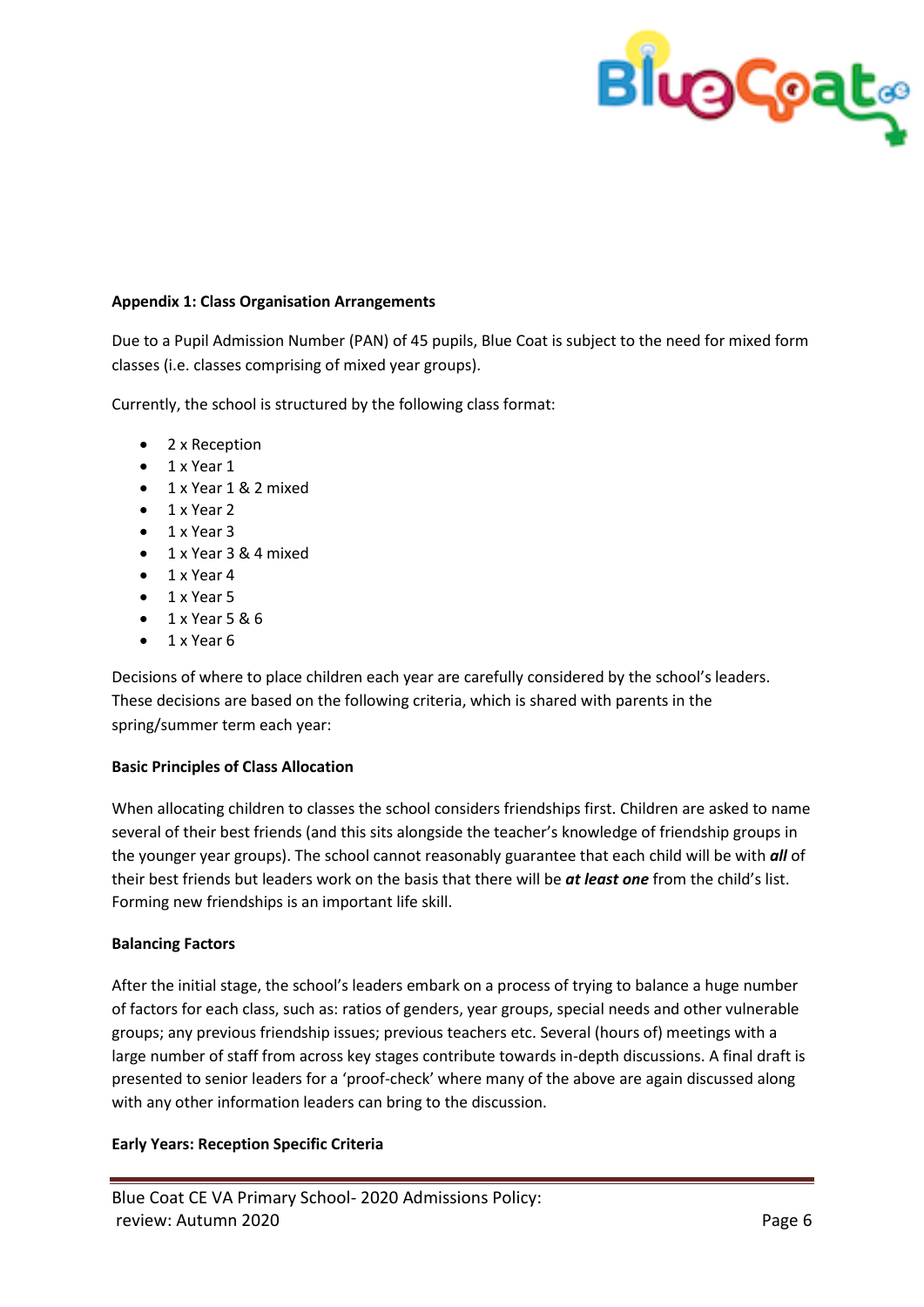

In ascertaining the above, the school will consult with the child's pre-school setting whilst also soliciting the views of parents,

particularly when considering friendships. Reception teachers will also visit the children's settings and use informal observations to contribute to the bigger picture of where a child may be best placed for their first year at Blue Coat. Reception teachers pay particular attention to children's social and emotional development when making these decisions.

### **Key Stage 1 & 2: Specific Criteria**

Children whom are of the **younger age group (only)** when mixing classes are either allocated into the straight year group i.e.Year 1 or the mixed year group i.e. Year 1&2 class, based on specific criteria. The decision as to who goes where is one based on the **child**.

The school looks at each child's Personal Social and Emotional Development (PSED) when considering which class is more suitable. Some children may have a higher emotional resilience and maturity and will not only cope but thrive in learning alongside older peers. The school's teachers are well placed to make this call as to who should be allocated to the mixed class. This consideration of PSED is not made when dealing with the older of the two age groups being mixed i.e. Year 2 or 4 or 6.

#### **Considering Other Factors**

Clearly, a lot of information is taken in to account when organising new classes. However, sometimes there may be extra information that the school is not privy to that would be useful in ensuring pupils are placed in classes where they will thrive and be happy.

Blue Coat may give parents the opportunity to present such information in the **form of a letter** to the Assistant Headteachers within a set timeframe. Leaders do not respond to these letters but may consider the information when overseeing class organisation where they feel it is relevant.

Guarantees to grant requests for particular classes will not be made and irrelevant information is not taken into account when allocating pupils to classes.

The school cannot guarantee that siblings or multiple birth siblings can be in the same classes. Where there is a specific parental request then the school will consider both the advantages and disadvantages on a case-by-case basis for each pupil and for each year that they remain in the school.